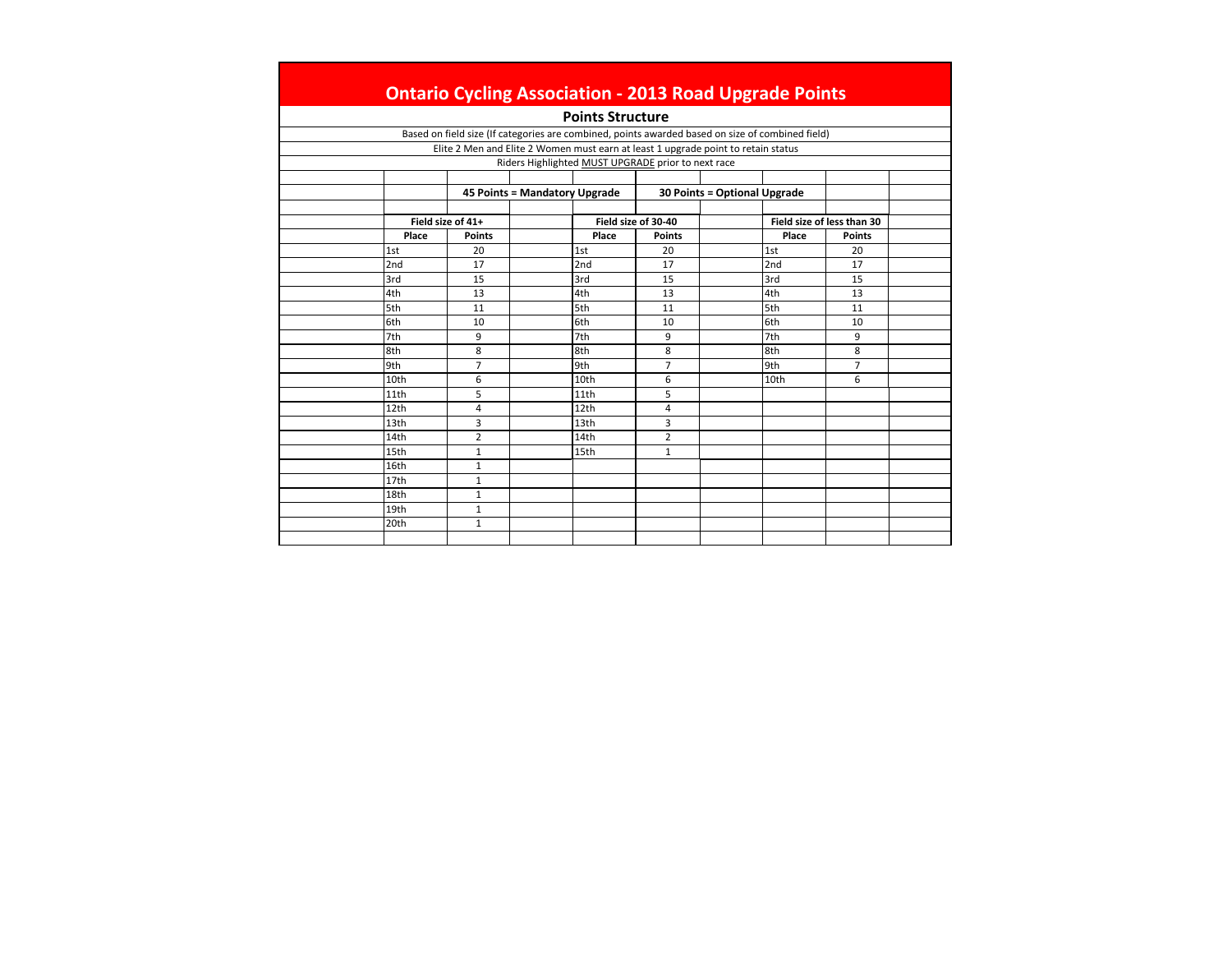|                         |                     |                |                |                    | <b>Ontario Cycling Association - 2013 Road Upgrade Points</b> |         |                   |                  |             |
|-------------------------|---------------------|----------------|----------------|--------------------|---------------------------------------------------------------|---------|-------------------|------------------|-------------|
|                         |                     |                |                | <b>Elite 4 Men</b> |                                                               |         |                   |                  |             |
| Name                    | <b>Total Points</b> | <b>GFRR</b>    | Calabogie      |                    | Springbank   Lake of Bays                                     | Niagara | <b>KW Classic</b> | <b>RWR Stage</b> | Preston St. |
| Aaron Hamill            | 35                  | 10             | 15             | 10                 |                                                               |         |                   |                  |             |
| Cameron Hildebrandt     | 24                  | 17             |                |                    | $\overline{7}$                                                |         |                   |                  |             |
| Christopher Singleton   | 20                  |                |                | 20                 |                                                               |         |                   |                  |             |
| Ilya Bakoulin           | 20                  | 11             | 3              |                    | 6                                                             |         |                   |                  |             |
| Paul McKeever           | 20                  |                |                |                    | 20                                                            |         |                   |                  |             |
| John Hauser             | 19                  |                | 11             |                    | 8                                                             |         |                   |                  |             |
| Christopher Bozek       | 19                  | 8              |                |                    | 11                                                            |         |                   |                  |             |
| Peter Haworth           | 17                  |                |                | 17                 |                                                               |         |                   |                  |             |
| <b>Andrew Mouck</b>     | 17                  |                | $\overline{4}$ |                    | 13                                                            |         |                   |                  |             |
| Oaken Work              | 17                  |                |                |                    | 17                                                            |         |                   |                  |             |
| James Keezer            | 16                  |                | 6              |                    | 10                                                            |         |                   |                  |             |
| Mark Van Doormaal       | 15                  |                |                |                    | 15                                                            |         |                   |                  |             |
| <b>Tyler Boucher</b>    | 13                  | 13             |                |                    |                                                               |         |                   |                  |             |
| Jeff Kirchner           | 13                  |                | 13             |                    |                                                               |         |                   |                  |             |
| <b>Thomas Clark</b>     | 11                  |                |                | 11                 |                                                               |         |                   |                  |             |
| Marc Hunt               | 10                  |                | 10             |                    |                                                               |         |                   |                  |             |
| <b>Travis Marshall</b>  | 10                  | 9              |                | $\mathbf{1}$       |                                                               |         |                   |                  |             |
| <b>Rob McCarty</b>      | 9                   | $\overline{7}$ | $\overline{2}$ |                    |                                                               |         |                   |                  |             |
| Nigel Roedde            | 9                   |                | 9              |                    |                                                               |         |                   |                  |             |
| Samuel O'Donnell        | 9                   |                |                |                    | 9                                                             |         |                   |                  |             |
| Jesse Jarjour           | 8                   |                | 8              |                    |                                                               |         |                   |                  |             |
| Darrell Blakely-Bazinet | $\overline{7}$      |                | $\overline{7}$ |                    |                                                               |         |                   |                  |             |
| Rhys Penalagan          | 6                   | 6              |                |                    |                                                               |         |                   |                  |             |
| <b>Ryan Power</b>       | 5                   | 5              |                |                    |                                                               |         |                   |                  |             |
| Keith Murray            | 5                   |                | 5              |                    |                                                               |         |                   |                  |             |
| Michael Jaffray         | 5                   |                |                | 5                  |                                                               |         |                   |                  |             |
| Nathan Poulton          | 4                   | 4              |                |                    |                                                               |         |                   |                  |             |
| James Sreblowski        | $\overline{3}$      | 3              |                |                    |                                                               |         |                   |                  |             |
| Simon McIvor            | $\overline{2}$      | $\overline{2}$ |                |                    |                                                               |         |                   |                  |             |
| Liam Parker             | $\mathbf{1}$        | $\mathbf{1}$   |                |                    |                                                               |         |                   |                  |             |
| <b>Evert Lamb</b>       | $\mathbf{1}$        | $\mathbf{1}$   |                |                    |                                                               |         |                   |                  |             |
| Anthony Scavone         | $\mathbf{1}$        | $\mathbf{1}$   |                |                    |                                                               |         |                   |                  |             |
| Scott Elliott           | $\mathbf{1}$        | $\mathbf{1}$   |                |                    |                                                               |         |                   |                  |             |
| <b>Matthew Dempster</b> | $\mathbf{1}$        | $\mathbf{1}$   |                |                    |                                                               |         |                   |                  |             |
| Chris Giambattista      | $\mathbf{1}$        | $\mathbf{1}$   |                |                    |                                                               |         |                   |                  |             |
| <b>Brandon Burton</b>   | $\mathbf{1}$        |                |                | $\mathbf{1}$       |                                                               |         |                   |                  |             |
| David Wheelock          | $\mathbf{1}$        |                | $\mathbf{1}$   |                    |                                                               |         |                   |                  |             |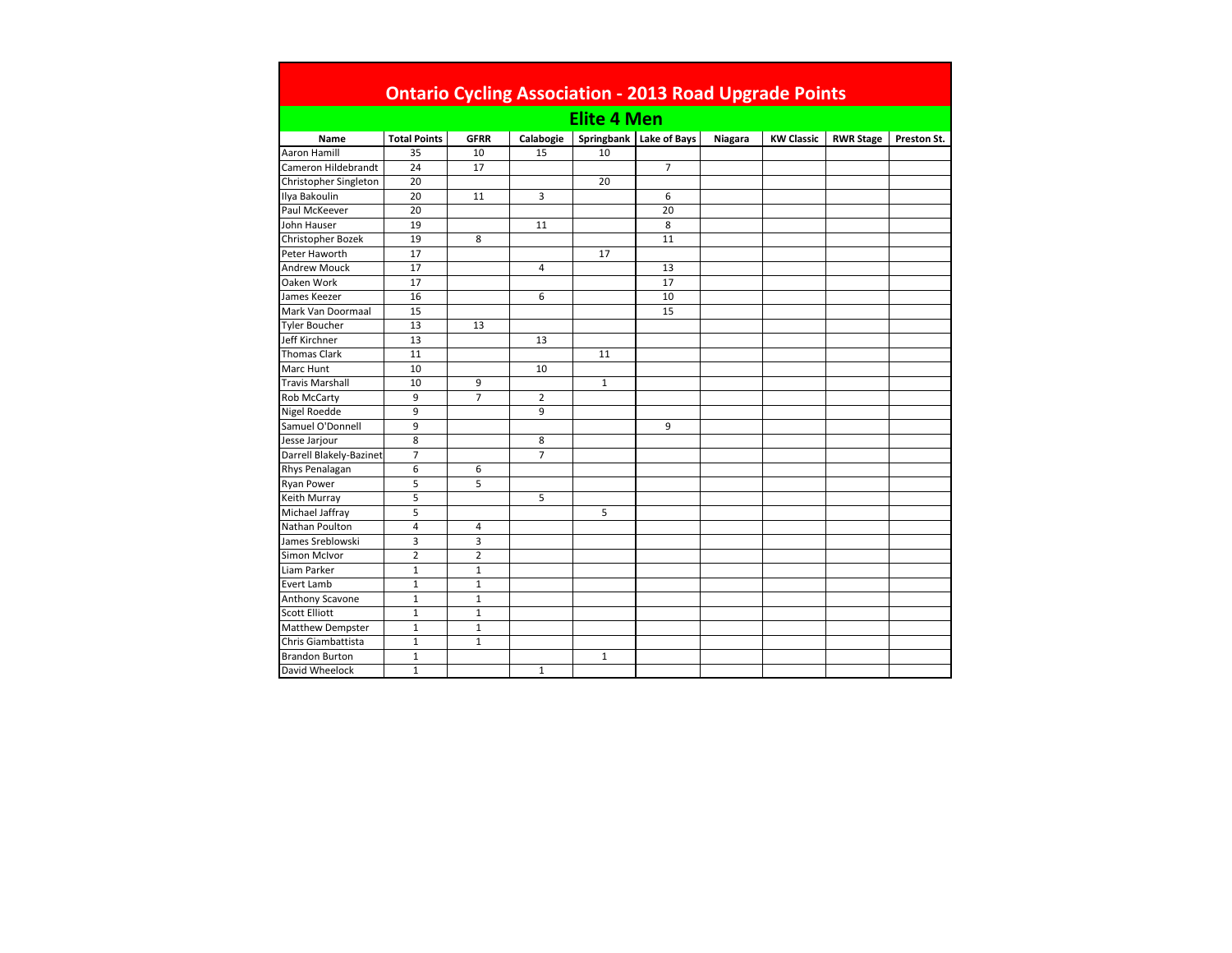|                          | <b>Ontario Cycling Association - 2013 Road Upgrade Points</b> |              |                |                    |                         |         |                   |                  |             |  |  |  |
|--------------------------|---------------------------------------------------------------|--------------|----------------|--------------------|-------------------------|---------|-------------------|------------------|-------------|--|--|--|
|                          |                                                               |              |                | <b>Elite 3 Men</b> |                         |         |                   |                  |             |  |  |  |
| <b>Name</b>              | <b>Total Points</b>                                           | <b>GFRR</b>  | Calabogie      |                    | Springbank Lake of Bays | Niagara | <b>KW Classic</b> | <b>RWR Stage</b> | Preston St. |  |  |  |
| Luke Vanlauwe            | 40                                                            | 6            | 13             | 20                 | $\mathbf{1}$            |         |                   |                  |             |  |  |  |
| Anthony Sreblowski       | 26                                                            | 9            |                |                    | 17                      |         |                   |                  |             |  |  |  |
| Alex Gibson              | 21                                                            | $\mathbf{1}$ | 20             |                    |                         |         |                   |                  |             |  |  |  |
| Jordan Broad             | 17                                                            | $\mathbf{1}$ | 15             |                    | $\mathbf{1}$            |         |                   |                  |             |  |  |  |
| <b>Grahame Rivers</b>    | 15                                                            |              |                |                    | 15                      |         |                   |                  |             |  |  |  |
| Mark Gilligan            | 14                                                            | 3            |                | 11                 |                         |         |                   |                  |             |  |  |  |
| <b>Niles Vaivars</b>     | 13                                                            | $\mathbf{1}$ | $\overline{7}$ |                    | 5                       |         |                   |                  |             |  |  |  |
| Larbi Benhabib           | 13                                                            |              |                |                    | 13                      |         |                   |                  |             |  |  |  |
| Stephen Welsh            | 12                                                            |              | $\mathbf{1}$   | 6                  | 5                       |         |                   |                  |             |  |  |  |
| <b>Ted Clark</b>         | 9                                                             |              |                | 9                  |                         |         |                   |                  |             |  |  |  |
| Hon-yan Chu              | 8                                                             |              |                | 8                  |                         |         |                   |                  |             |  |  |  |
| Christopher Rowley       | $\overline{7}$                                                |              |                | $\overline{7}$     |                         |         |                   |                  |             |  |  |  |
| <b>Charlie Philbrook</b> | 5                                                             | 5            |                |                    |                         |         |                   |                  |             |  |  |  |
| <b>Ben McNabb</b>        | 5                                                             |              |                | 5                  |                         |         |                   |                  |             |  |  |  |
| David Jack               | 3                                                             |              |                | 3                  |                         |         |                   |                  |             |  |  |  |
| David Grose              | 3                                                             |              |                |                    | 3                       |         |                   |                  |             |  |  |  |
| Scott Weldon             | $\overline{2}$                                                |              |                | $\overline{2}$     |                         |         |                   |                  |             |  |  |  |
| Nigel Roedde             | $\overline{2}$                                                |              |                |                    | $\overline{2}$          |         |                   |                  |             |  |  |  |
| Brayden McGregor         | $\mathbf{1}$                                                  |              | 1              |                    |                         |         |                   |                  |             |  |  |  |
| Philip Sheffield         | $\mathbf{1}$                                                  |              |                |                    | $\mathbf{1}$            |         |                   |                  |             |  |  |  |
|                          |                                                               |              |                |                    |                         |         |                   |                  |             |  |  |  |
|                          |                                                               |              |                |                    |                         |         |                   |                  |             |  |  |  |
|                          |                                                               |              |                |                    |                         |         |                   |                  |             |  |  |  |
|                          |                                                               |              |                |                    |                         |         |                   |                  |             |  |  |  |
|                          |                                                               |              |                |                    |                         |         |                   |                  |             |  |  |  |
|                          |                                                               |              |                |                    |                         |         |                   |                  |             |  |  |  |
|                          |                                                               |              |                |                    |                         |         |                   |                  |             |  |  |  |
|                          |                                                               |              |                |                    |                         |         |                   |                  |             |  |  |  |
|                          |                                                               |              |                |                    |                         |         |                   |                  |             |  |  |  |
|                          |                                                               |              |                |                    |                         |         |                   |                  |             |  |  |  |
|                          |                                                               |              |                |                    |                         |         |                   |                  |             |  |  |  |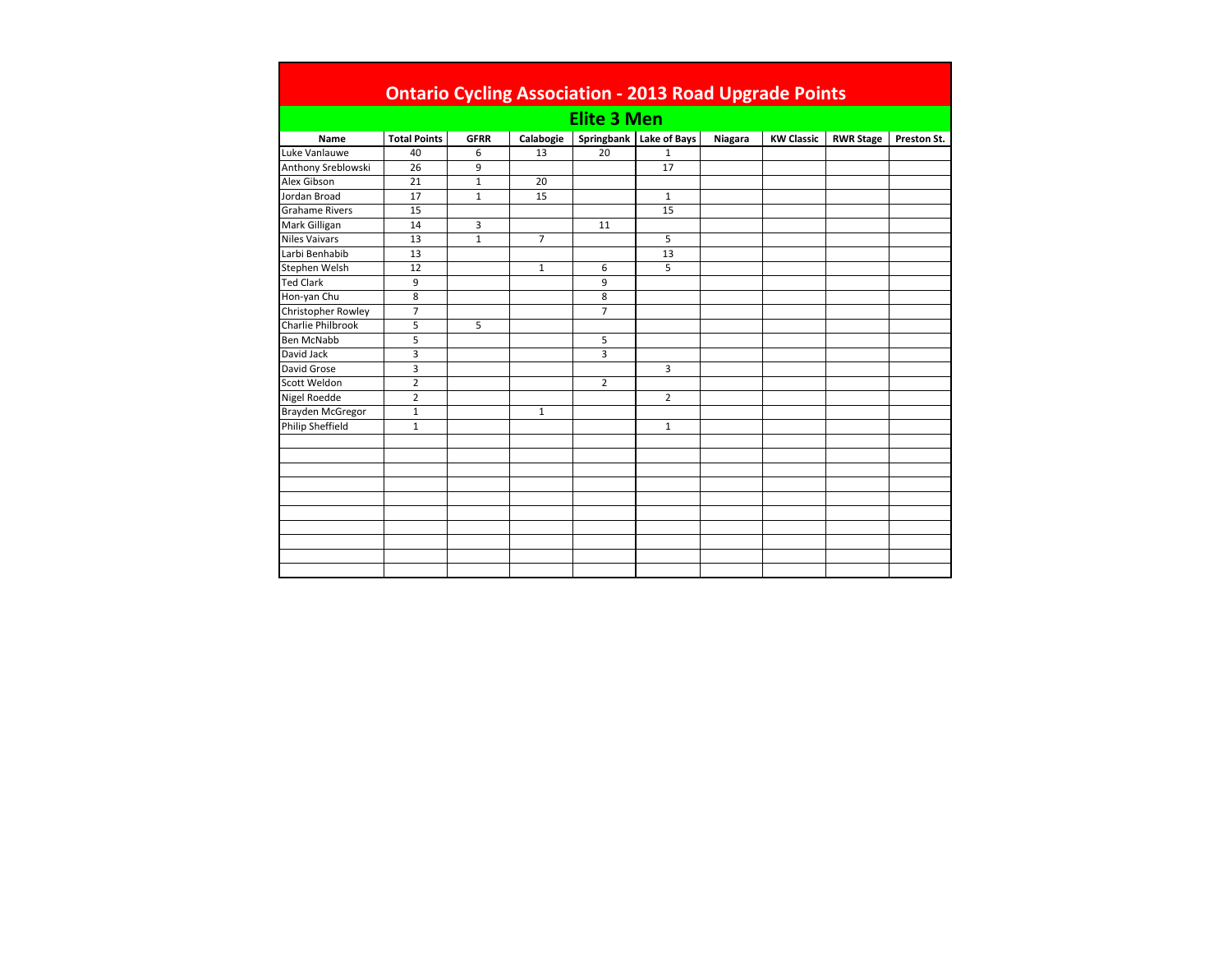|                       | <b>Ontario Cycling Association - 2013 Road Upgrade Points</b> |                |                |                    |                           |         |                   |                  |             |  |  |
|-----------------------|---------------------------------------------------------------|----------------|----------------|--------------------|---------------------------|---------|-------------------|------------------|-------------|--|--|
|                       |                                                               |                |                | <b>Elite 2 Men</b> |                           |         |                   |                  |             |  |  |
| Name                  | <b>Total Points</b>                                           | <b>GFRR</b>    | Calabogie      |                    | Springbank   Lake of Bays | Niagara | <b>KW Classic</b> | <b>RWR Stage</b> | Preston St. |  |  |
| Andrew House          | 42                                                            | 3              | 8              | 11                 | 20                        |         |                   |                  |             |  |  |
| Sean Boileau          | 27                                                            | $\overline{6}$ | 11             |                    | 10                        |         |                   |                  |             |  |  |
| <b>Etienne Moreau</b> | 26                                                            |                |                | 9                  | 17                        |         |                   |                  |             |  |  |
| <b>Colin Busby</b>    | 24                                                            |                |                | 13                 | 11                        |         |                   |                  |             |  |  |
| Gaelen Merritt        | 22                                                            | 9              |                |                    | 13                        |         |                   |                  |             |  |  |
| Quinn Hanam           | 9                                                             |                | 3              |                    | 6                         |         |                   |                  |             |  |  |
| <b>Ben Andrew</b>     | $\overline{7}$                                                |                |                | $\overline{7}$     |                           |         |                   |                  |             |  |  |
| <b>Michael Aston</b>  | 6                                                             |                |                | 6                  |                           |         |                   |                  |             |  |  |
| Dan Doddy             | 5                                                             |                |                |                    | 5                         |         |                   |                  |             |  |  |
| <b>Rob Rice</b>       | $\overline{2}$                                                |                | $\overline{2}$ |                    |                           |         |                   |                  |             |  |  |
| Derek Zandstra        | $\mathbf{1}$                                                  | $\mathbf{1}$   |                |                    |                           |         |                   |                  |             |  |  |
| <b>Will Simonds</b>   | $\mathbf 1$                                                   |                | $\mathbf{1}$   |                    |                           |         |                   |                  |             |  |  |
| <b>Adrian George</b>  | $\mathbf 1$                                                   |                | $1\,$          |                    |                           |         |                   |                  |             |  |  |
| Mason Hanrahan        | $\mathbf{1}$                                                  |                | $\mathbf{1}$   |                    |                           |         |                   |                  |             |  |  |
|                       |                                                               |                |                |                    |                           |         |                   |                  |             |  |  |
|                       |                                                               |                |                |                    |                           |         |                   |                  |             |  |  |
|                       |                                                               |                |                |                    |                           |         |                   |                  |             |  |  |
|                       |                                                               |                |                |                    |                           |         |                   |                  |             |  |  |
|                       |                                                               |                |                |                    |                           |         |                   |                  |             |  |  |
|                       |                                                               |                |                |                    |                           |         |                   |                  |             |  |  |
|                       |                                                               |                |                |                    |                           |         |                   |                  |             |  |  |
|                       |                                                               |                |                |                    |                           |         |                   |                  |             |  |  |
|                       |                                                               |                |                |                    |                           |         |                   |                  |             |  |  |
|                       |                                                               |                |                |                    |                           |         |                   |                  |             |  |  |
|                       |                                                               |                |                |                    |                           |         |                   |                  |             |  |  |
|                       |                                                               |                |                |                    |                           |         |                   |                  |             |  |  |
|                       |                                                               |                |                |                    |                           |         |                   |                  |             |  |  |
|                       |                                                               |                |                |                    |                           |         |                   |                  |             |  |  |
|                       |                                                               |                |                |                    |                           |         |                   |                  |             |  |  |
|                       |                                                               |                |                |                    |                           |         |                   |                  |             |  |  |
|                       |                                                               |                |                |                    |                           |         |                   |                  |             |  |  |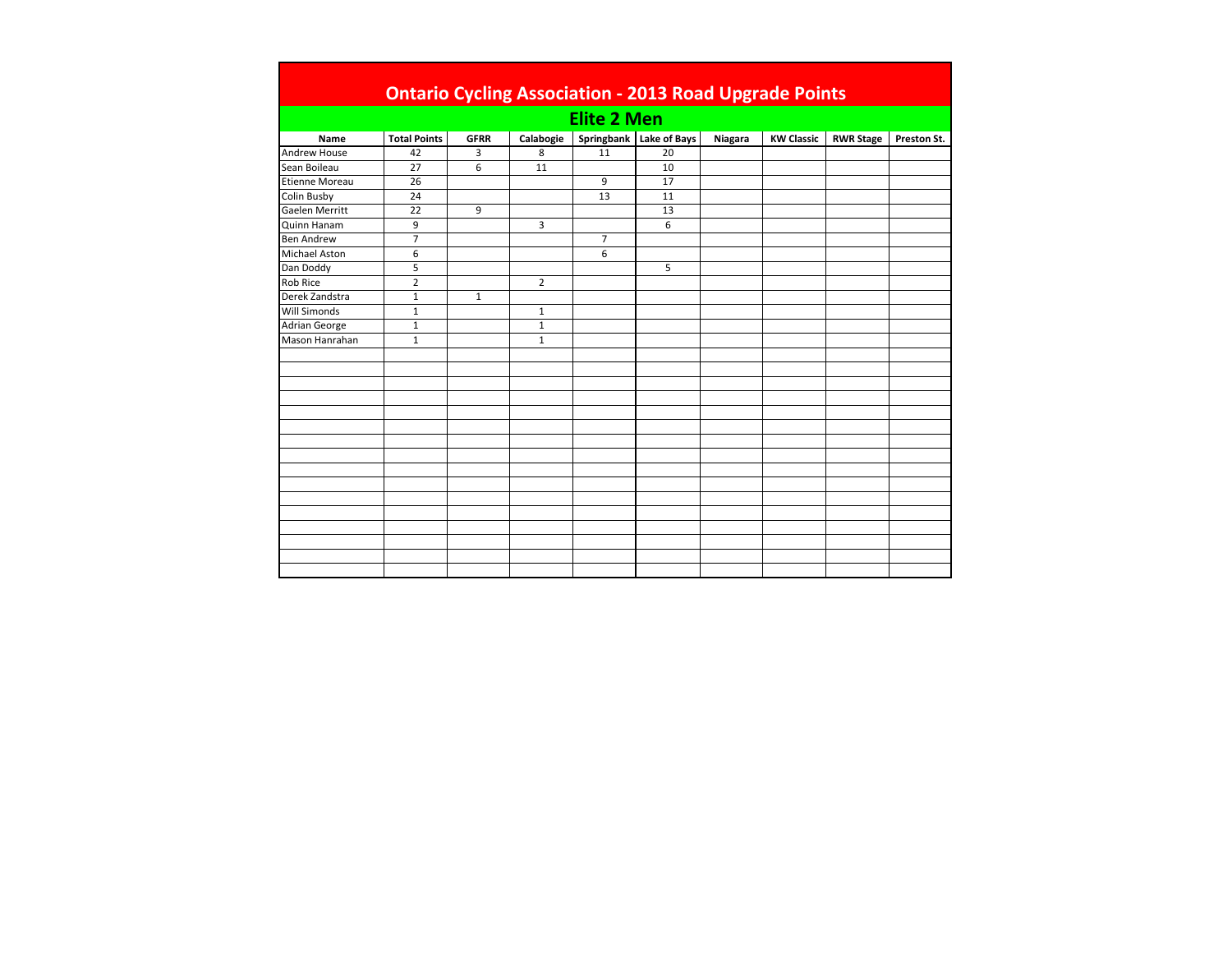|                             |                     |                |                |                      | <b>Ontario Cycling Association - 2013 Road Upgrade Points</b> |         |                   |                  |             |
|-----------------------------|---------------------|----------------|----------------|----------------------|---------------------------------------------------------------|---------|-------------------|------------------|-------------|
|                             |                     |                |                | <b>Elite 3 Women</b> |                                                               |         |                   |                  |             |
| Name                        | <b>Total Points</b> | <b>GFRR</b>    | Calabogie      |                      | Springbank   Lake of Bays                                     | Niagara | <b>KW Classic</b> | <b>RWR Stage</b> | Preston St. |
| <b>Morgane Echardour</b>    | 45                  | $\overline{2}$ | 13             | 13 <sup>°</sup>      | 17                                                            |         |                   |                  |             |
| Karen Duquette              | 27                  | 17             | 10             |                      |                                                               |         |                   |                  |             |
| Barbara Hope                | 20                  |                | 20             |                      |                                                               |         |                   |                  |             |
| Kaitlyn Steeves             | 15                  |                | 6              |                      | 9                                                             |         |                   |                  |             |
| Georgia Walton              | 13                  |                |                |                      | 13                                                            |         |                   |                  |             |
| Kari Hueber                 | 10                  | 10             |                |                      |                                                               |         |                   |                  |             |
| <b>Emily McKenzie-Picot</b> | 9                   |                | $\overline{2}$ | $\overline{7}$       |                                                               |         |                   |                  |             |
| Julie Toole                 | 9                   | $\mathbf{1}$   | $\mathbf{1}$   |                      | $\overline{7}$                                                |         |                   |                  |             |
|                             |                     |                |                |                      |                                                               |         |                   |                  |             |
|                             |                     |                |                |                      |                                                               |         |                   |                  |             |
|                             |                     |                |                |                      |                                                               |         |                   |                  |             |
|                             |                     |                |                |                      |                                                               |         |                   |                  |             |
|                             |                     |                |                |                      |                                                               |         |                   |                  |             |
|                             |                     |                |                |                      |                                                               |         |                   |                  |             |
|                             |                     |                |                |                      |                                                               |         |                   |                  |             |
|                             |                     |                |                |                      |                                                               |         |                   |                  |             |
|                             |                     |                |                |                      |                                                               |         |                   |                  |             |
|                             |                     |                |                |                      |                                                               |         |                   |                  |             |
|                             |                     |                |                |                      |                                                               |         |                   |                  |             |
|                             |                     |                |                |                      |                                                               |         |                   |                  |             |
|                             |                     |                |                |                      |                                                               |         |                   |                  |             |
|                             |                     |                |                |                      |                                                               |         |                   |                  |             |
|                             |                     |                |                |                      |                                                               |         |                   |                  |             |
|                             |                     |                |                |                      |                                                               |         |                   |                  |             |
|                             |                     |                |                |                      |                                                               |         |                   |                  |             |
|                             |                     |                |                |                      |                                                               |         |                   |                  |             |
|                             |                     |                |                |                      |                                                               |         |                   |                  |             |
|                             |                     |                |                |                      |                                                               |         |                   |                  |             |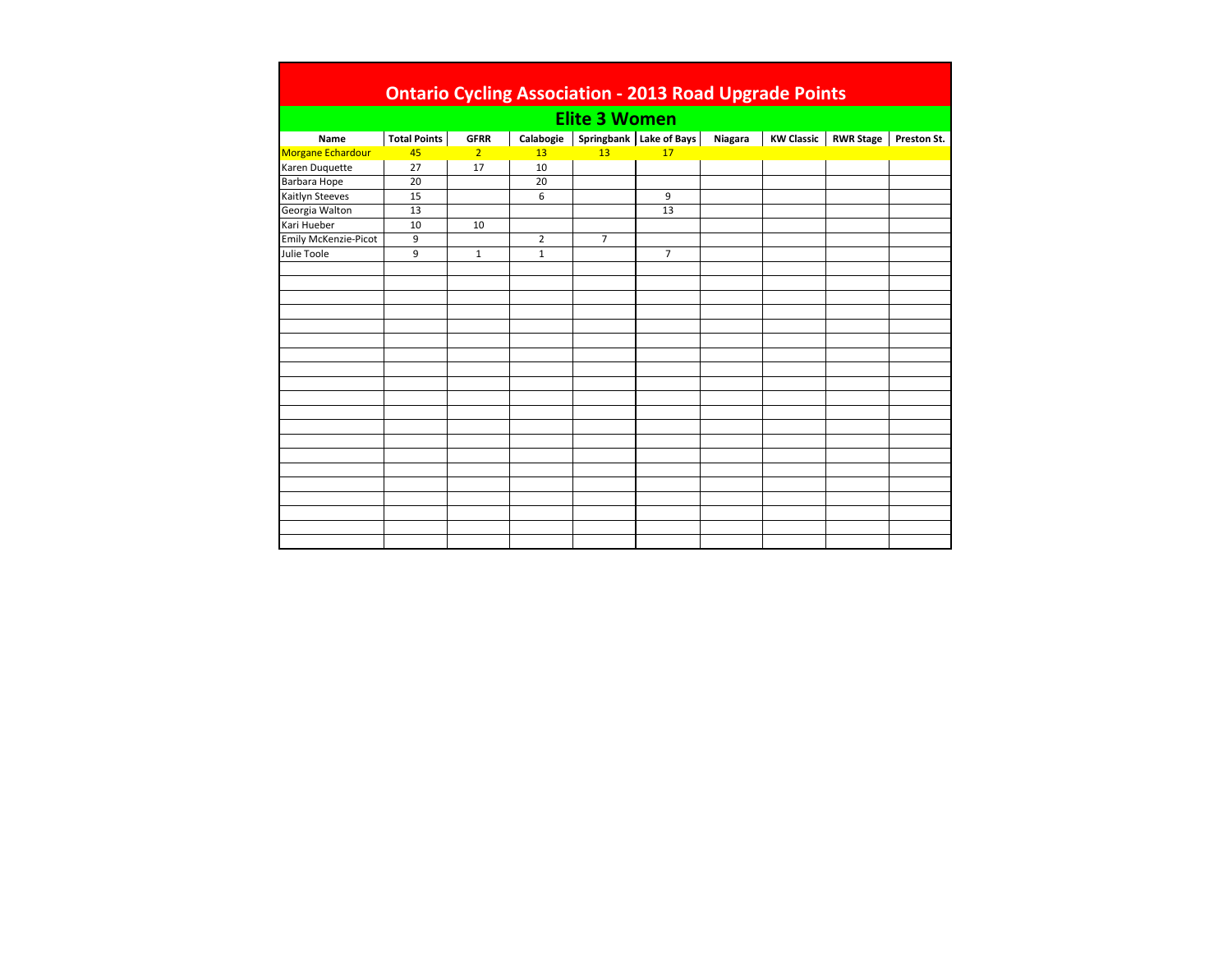|                        |                     |             |                |                      | <b>Ontario Cycling Association - 2013 Road Upgrade Points</b> |         |                   |                  |             |
|------------------------|---------------------|-------------|----------------|----------------------|---------------------------------------------------------------|---------|-------------------|------------------|-------------|
|                        |                     |             |                | <b>Elite 2 Women</b> |                                                               |         |                   |                  |             |
| Name                   | <b>Total Points</b> | <b>GFRR</b> | Calabogie      |                      | Springbank   Lake of Bays                                     | Niagara | <b>KW Classic</b> | <b>RWR Stage</b> | Preston St. |
| <b>Emily Flynn</b>     | 35                  |             | $\overline{2}$ | 13                   | 20                                                            |         |                   |                  |             |
| Laura Gazzola          | 23                  |             | 10             |                      | 13                                                            |         |                   |                  |             |
| Stephanie Bester       | 22                  |             |                | 11                   | 11                                                            |         |                   |                  |             |
| Tatjana Zaharova       | 16                  |             |                | $\overline{7}$       | 9                                                             |         |                   |                  |             |
| Saskia Kowalchuk       | 11                  | 11          |                |                      |                                                               |         |                   |                  |             |
| <b>Heather Shearer</b> | 10                  | 10          |                |                      |                                                               |         |                   |                  |             |
| <b>Elyse Niuwold</b>   | 10                  |             |                |                      | 10                                                            |         |                   |                  |             |
| <b>Ashley Barson</b>   | 9                   |             |                | 9                    |                                                               |         |                   |                  |             |
| Jennifer Stephenson    | 8                   |             | 8              |                      |                                                               |         |                   |                  |             |
| Chantal Thompson       | 6                   |             | 6              |                      |                                                               |         |                   |                  |             |
|                        |                     |             |                |                      |                                                               |         |                   |                  |             |
|                        |                     |             |                |                      |                                                               |         |                   |                  |             |
|                        |                     |             |                |                      |                                                               |         |                   |                  |             |
|                        |                     |             |                |                      |                                                               |         |                   |                  |             |
|                        |                     |             |                |                      |                                                               |         |                   |                  |             |
|                        |                     |             |                |                      |                                                               |         |                   |                  |             |
|                        |                     |             |                |                      |                                                               |         |                   |                  |             |
|                        |                     |             |                |                      |                                                               |         |                   |                  |             |
|                        |                     |             |                |                      |                                                               |         |                   |                  |             |
|                        |                     |             |                |                      |                                                               |         |                   |                  |             |
|                        |                     |             |                |                      |                                                               |         |                   |                  |             |
|                        |                     |             |                |                      |                                                               |         |                   |                  |             |
|                        |                     |             |                |                      |                                                               |         |                   |                  |             |
|                        |                     |             |                |                      |                                                               |         |                   |                  |             |
|                        |                     |             |                |                      |                                                               |         |                   |                  |             |
|                        |                     |             |                |                      |                                                               |         |                   |                  |             |
|                        |                     |             |                |                      |                                                               |         |                   |                  |             |
|                        |                     |             |                |                      |                                                               |         |                   |                  |             |
|                        |                     |             |                |                      |                                                               |         |                   |                  |             |
|                        |                     |             |                |                      |                                                               |         |                   |                  |             |
|                        |                     |             |                |                      |                                                               |         |                   |                  |             |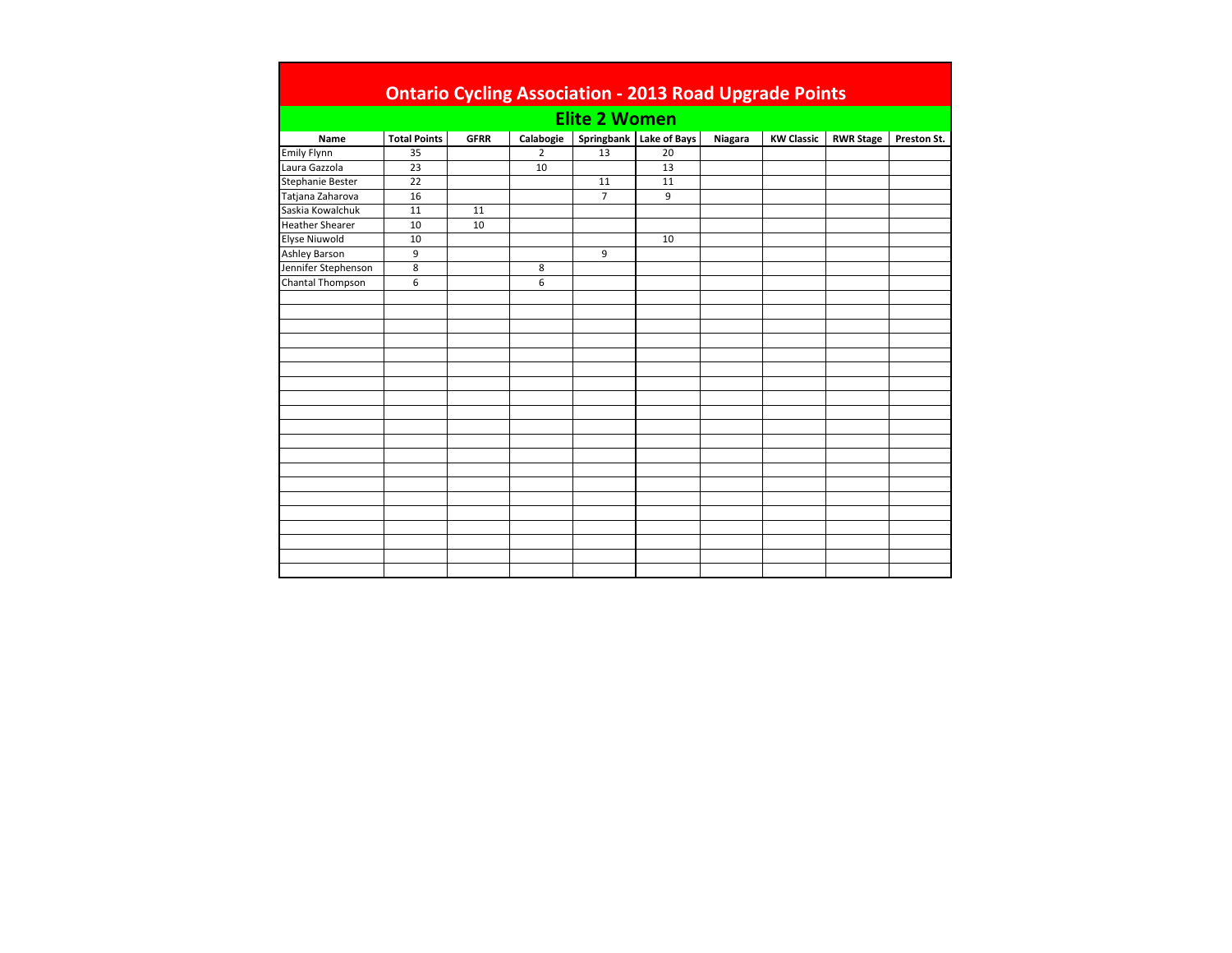|                         |                         |                |                          | <b>Master 3 Men</b> |                           |         |                   |                  |             |
|-------------------------|-------------------------|----------------|--------------------------|---------------------|---------------------------|---------|-------------------|------------------|-------------|
| Name                    | <b>Total Points</b>     | <b>GFRR</b>    | Calabogie                |                     | Springbank   Lake of Bays | Niagara | <b>KW Classic</b> | <b>RWR Stage</b> | Preston St. |
| <b>Bryan Tyers</b>      | 36                      | $\mathbf 1$    | 15                       |                     | 20                        |         |                   |                  |             |
| <b>Gregory Marshall</b> | 33                      |                | 17                       | 6                   | 10                        |         |                   |                  |             |
| <b>Emmanuel Martins</b> | 28                      |                |                          | 13                  | 15                        |         |                   |                  |             |
| <b>Steve Grundy</b>     | 20                      |                | 20                       |                     |                           |         |                   |                  |             |
| Andy Mill               | 19                      | $\mathbf{1}$   | $\mathbf 1$              | $\overline{4}$      | 13                        |         |                   |                  |             |
| Rob Emery               | 17                      | 17             |                          |                     |                           |         |                   |                  |             |
| Richard Ugalde          | 17                      |                | $\overline{9}$           | 8                   |                           |         |                   |                  |             |
| Mick Caturay            | 17                      |                |                          |                     | 17                        |         |                   |                  |             |
| Rob Stockl              | 16                      |                |                          | $\overline{7}$      | 9                         |         |                   |                  |             |
| Chris Monette           | 15                      | 15             |                          |                     |                           |         |                   |                  |             |
| Chris Cuylle            | 15                      | 13             |                          |                     | $\overline{2}$            |         |                   |                  |             |
| <b>Mike Reeves</b>      | 13                      |                | 13                       |                     |                           |         |                   |                  |             |
| Dan Horchik             | 12                      | 10             |                          | $\overline{2}$      |                           |         |                   |                  |             |
| <b>Blake Ellis</b>      | 12                      | $\mathbf 1$    |                          |                     | 11                        |         |                   |                  |             |
| Mark Hopper             | 11                      | 11             |                          |                     |                           |         |                   |                  |             |
| <b>Brian Robitaille</b> | 11                      |                | 11                       |                     |                           |         |                   |                  |             |
|                         |                         |                |                          |                     |                           |         |                   |                  |             |
| Myles Cullen            | 11                      | 6              | 10                       |                     | $\mathbf{1}$              |         |                   |                  |             |
| <b>Arthur Parsons</b>   | 11                      |                |                          |                     | 5                         |         |                   |                  |             |
| John Culhane            | 9                       | 9              |                          |                     |                           |         |                   |                  |             |
| Marc Joanisse           | 9                       |                |                          | 9                   |                           |         |                   |                  |             |
| Andrew MacEachern       | 8                       | 8              |                          |                     |                           |         |                   |                  |             |
| Michael Belanger        | 8                       | $\mathbf 1$    | $\overline{\phantom{a}}$ |                     |                           |         |                   |                  |             |
| Colin McDarmont         | 8                       |                | 8                        |                     |                           |         |                   |                  |             |
| Raffaele Curitti        | 8                       |                |                          |                     | 8                         |         |                   |                  |             |
| Tom Cichon              | $\overline{7}$          | $\overline{7}$ |                          |                     |                           |         |                   |                  |             |
| <b>Graham Thomas</b>    | $\overline{7}$          |                |                          |                     | $\overline{7}$            |         |                   |                  |             |
| Chad Madaleno           | 6                       | 5              | $\mathbf 1$              |                     |                           |         |                   |                  |             |
| <b>Brian Simpson</b>    | 6                       |                | 6                        |                     |                           |         |                   |                  |             |
| Ciprian Scriuba         | 6                       |                |                          |                     | 6                         |         |                   |                  |             |
| Justin Moore            | 5                       | $\mathbf{1}$   | 4                        |                     |                           |         |                   |                  |             |
| Dave Knights            | 5                       |                | 5                        |                     |                           |         |                   |                  |             |
| Jeff Meade              | $\overline{4}$          | $\overline{a}$ |                          |                     |                           |         |                   |                  |             |
| Darren Hobson           | 4                       |                | $\,1\,$                  | 3                   |                           |         |                   |                  |             |
| Josh Spicer             | $\overline{4}$          |                |                          |                     | $\overline{4}$            |         |                   |                  |             |
| Roger Waithe            | $\overline{\mathbf{3}}$ | 3              |                          |                     |                           |         |                   |                  |             |
| Shawn Hamilton          | 3                       |                | 3                        |                     |                           |         |                   |                  |             |
| Rob Samide              | 3                       |                |                          |                     | 3                         |         |                   |                  |             |
| Andy Makarewich         | $\overline{2}$          | $\overline{2}$ |                          |                     |                           |         |                   |                  |             |
| Mathieu Beaudette       | $\overline{2}$          |                | $\overline{2}$           |                     |                           |         |                   |                  |             |
| Rick Bulmann            | $\mathbf 2$             |                |                          | $\,1\,$             | $\mathbf 1$               |         |                   |                  |             |
| Jim Neal                | $\mathbf 1$             | $\mathbf 1$    |                          |                     |                           |         |                   |                  |             |
| <b>Bob Bergman</b>      | $\mathbf 1$             |                |                          | $\mathbf{1}$        |                           |         |                   |                  |             |
| Philip Gil              | $\mathbf 1$             |                |                          | $\mathbf 1$         |                           |         |                   |                  |             |
| Benjamin Dobie          | $\mathbf 1$             |                |                          | $1\,$               |                           |         |                   |                  |             |
| Michael Longfield       | $\mathbf{1}$            |                | $1\,$                    |                     |                           |         |                   |                  |             |
| Rodrigo Diaz            | $\mathbf{1}$            |                | $\mathbf 1$              |                     |                           |         |                   |                  |             |
| Peter Demos             | $\mathbf 1$             |                |                          |                     | $\mathbf 1$               |         |                   |                  |             |
| Mark Foullong           | $\mathbf 1$             |                |                          |                     | $\mathbf 1$               |         |                   |                  |             |
|                         | $\mathbf{1}$            |                |                          |                     | $\mathbf{1}$              |         |                   |                  |             |
| David Pickwoad          |                         |                |                          |                     | $\mathbf{1}$              |         |                   |                  |             |
| Patryk Bigalski         | $\mathbf 1$             |                | $\mathbf 1$              |                     |                           |         |                   |                  |             |